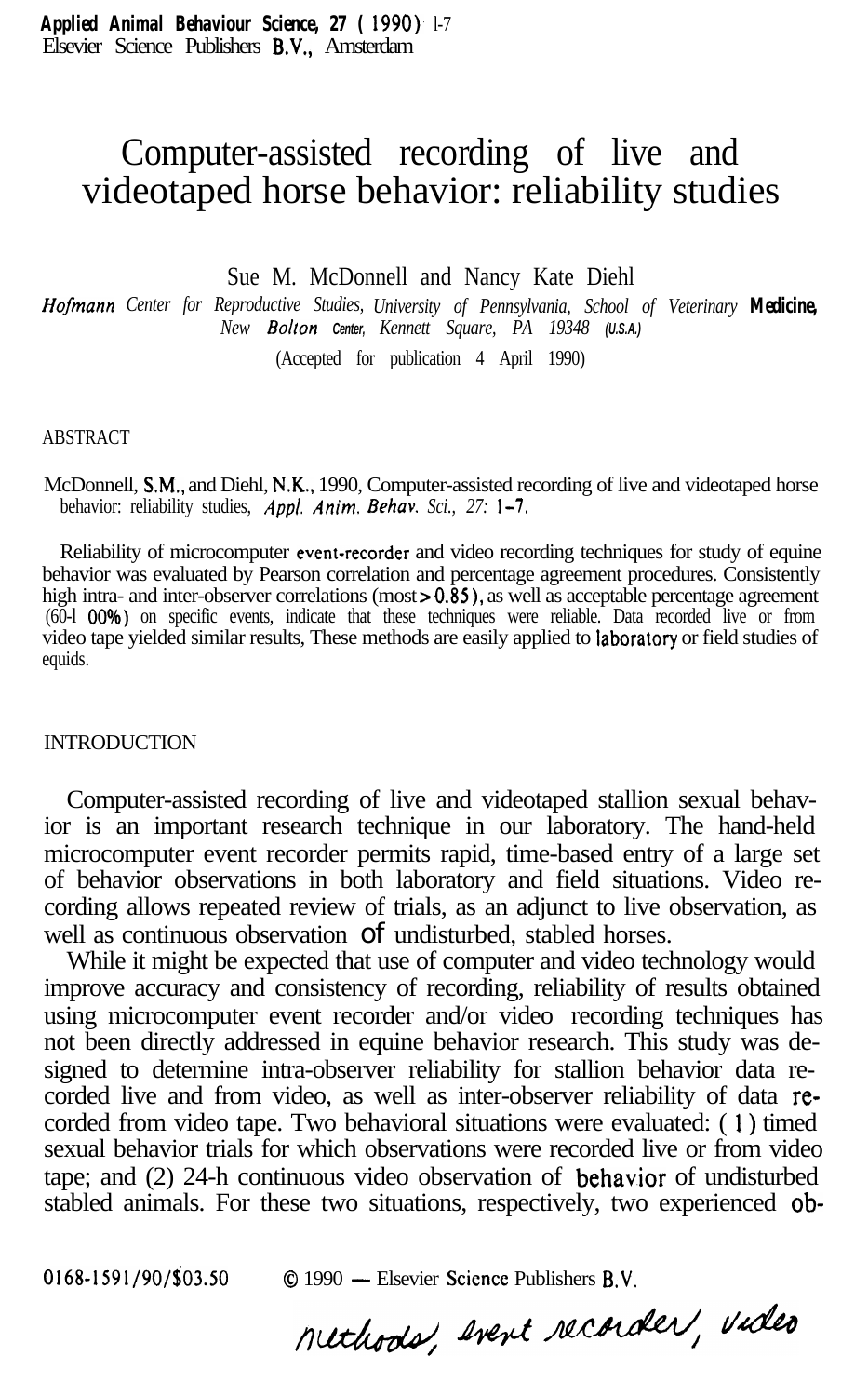servers each recorded and derived multiple data sets for ( 1) 36 timed sexual behavior trials and (2) eight 6-h samples of video recorded stall behavior. Pearson correlation and percentage agreement procedures were used to estimate reliability of live and video recording of behavioral events, as well as reliability of derivation of the behavioral measures commonly used in our studies of sexual behavior.

# TIMED SEXUAL BEHAVIOR TRIALS

# *Animals, materials and methods*

The sexual behavior trials used in this reliability study were from an investigation of the effects of gonadotropin-releasing hormone (GnRH ) on sexual behavior of pony geldings (McDonnell et al., 1989). Briefly, sexual behavior trials were conducted three times weekly for each of 12 'geldings. Each trial consisted of placing the test animal in a pen  $(3.05 \times 3.05 \text{ m})$  for 4 min with access to a stimulus mare restrained along the outside of the pen, Sexual behavior responses were primarily recorded live by an experienced observer standing outside the test pen, using a hand-held, battery-operated computer event recorder (OS-3, Observational Systems, Seattle, WA ), Each response was entered by the observer as a 2-keystroke code which the event recorder stores, along with time of entry (precise to a tenth of a second). Data were transferred from the event recorder to a desk-top computer or printer by RS-232 serial interface. For the experiment, the following specific behavioral frequency, latency, and duration measures were derived from a printed listing, of each event and its corresponding time of occurrence: sniff female, sniff ground, flehmcn rcsponsc, vocalization, kick, roll, erection, and mount frcquencies; attention, penis drop, erection, and mount latencies and durations. Frequency of a response was a simple count of the number of occurrences; latency to first occurrence of a response and total duration of a behavior were calculated to the nearest second.

The trials were also video recorded using a tripod-mounted video camera and recorder placed outside the pen at an angle that permitted continuous view of the subject and stimulus mare. From the entire experiment, 36 trials (three trials from each of 12 animals) were randomly selected to be reviewed for this reliability study. For these trials, two experienced observers each reviewed the video (played at real time) to record responses and derive behavioral measures as described above. The procedure was repeated I week later, In addition, for one set of 36 trials, each observer derived a data set from the other's printed record, Therefore, the following seven data sets were available for comparison. One of these observers was blind to the treatment or identity of individual animals. The other observer, who had recorded the live trials, was not blind to treatments.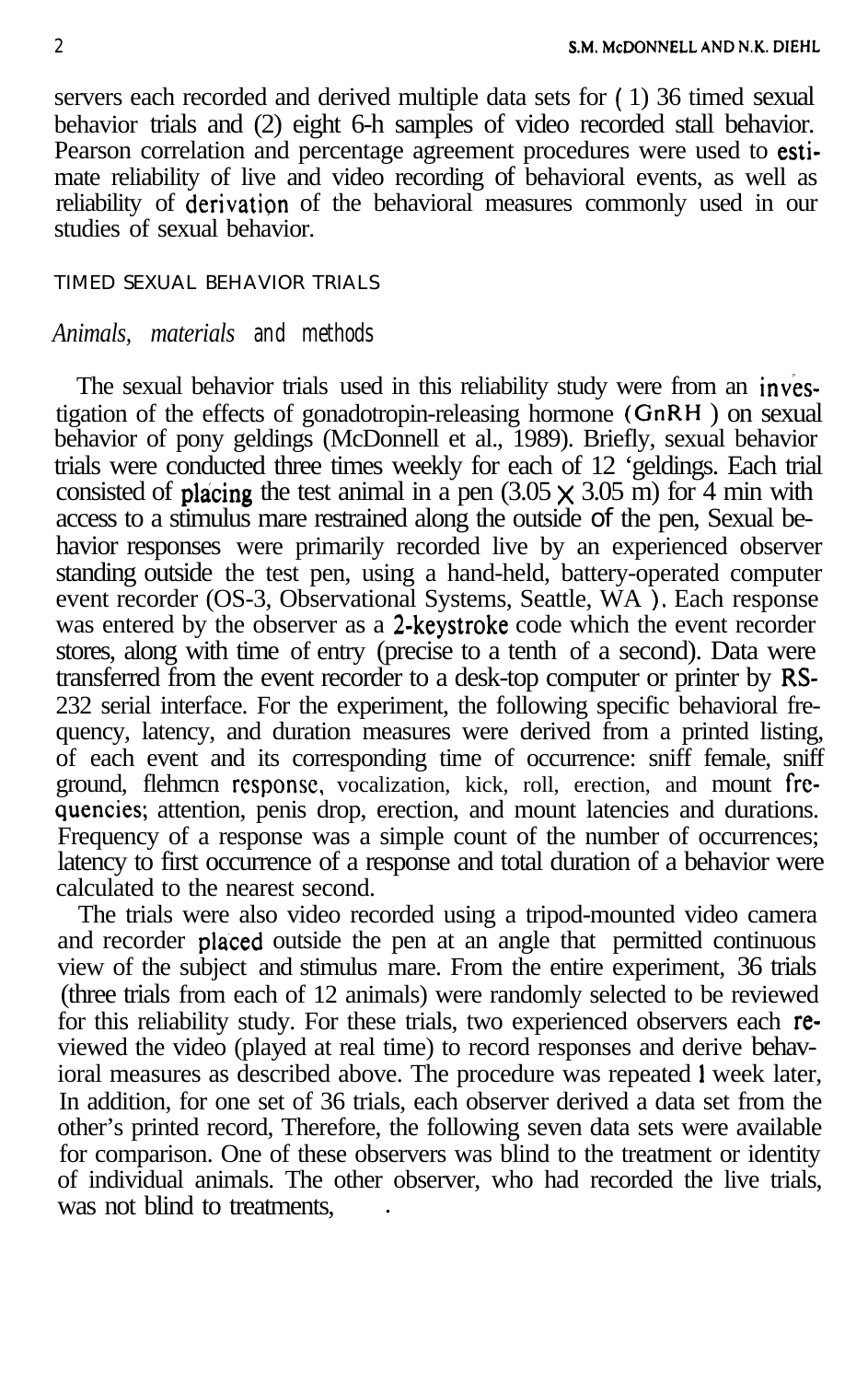# **TABLE** 1

|              | video 1<br>VS.  | video 1<br>VS. | live<br>VS. | <b>OBSA</b> OBS B OBS A OBS A OBS A OBSA OBS B<br>live<br>VS.<br>video 2 video 2 video 1 OBS B OBS B OBS B video 1 | VS.<br>video 1 video1 | VS.<br>video 2 vs. | video 1 video 2 derived derived<br><b>OBSA</b><br>video 1 | OBS A<br>OBSA OBS B<br>video 1<br>VS.<br>OBS B<br>video | -1 |
|--------------|-----------------|----------------|-------------|--------------------------------------------------------------------------------------------------------------------|-----------------------|--------------------|-----------------------------------------------------------|---------------------------------------------------------|----|
| Frequency    |                 |                |             |                                                                                                                    |                       |                    |                                                           |                                                         |    |
| Sniff female | 0.95            | 0.95           | 0.88        | 0.90                                                                                                               | 0.92                  | 0.97               | 1.00                                                      | 1.00                                                    |    |
| Sniff ground | 0.91            | 0.92           | 0.83        | 0.80                                                                                                               | 0.89                  | 0.94               | 1.00                                                      | 1.00                                                    |    |
| Flehmen      | 0.96            | 0.92           | 0.97        | 0.96                                                                                                               | 0.97                  | 0.91               | 1.00                                                      | 0.99                                                    |    |
| Vocalization | 0.98            | 0.97           | 0.95        | 0.98                                                                                                               | 0.93                  | 0.96               | 1.00                                                      | 1.00                                                    |    |
| Kick         | 0.72            | 0.47           | 0.48        | 0.70                                                                                                               | 0.69                  | 0.69               | 0.48                                                      | 1.00                                                    |    |
| Roll         | 1.00            | 0.97           | 1.00        | 0.97                                                                                                               | 0.97                  | 1.00               | 0.86                                                      | $\mathbf{1.00}$                                         |    |
| Erection     | 0.97            | 0.93           | 0.96        | 0.88                                                                                                               | 0.93                  | 0.92               | 1.00                                                      | 0.97                                                    |    |
| Mount        | 0.98            | 0.98           | 0.98        | 0.96                                                                                                               | 0.98                  | 0.98               | 0.98                                                      | 1.00                                                    |    |
| Latency      |                 |                |             |                                                                                                                    |                       |                    |                                                           |                                                         |    |
| Attention    | 0.90            | 0.79           | 0.80        | 0.84                                                                                                               | 0.83                  | 0.93               | 1.00                                                      | 0.98                                                    |    |
| Penis drop   | 1.00            | 0.99           | 0.68        | 0.67                                                                                                               | 0.99                  | 1.00               | 1.00                                                      | 0.99                                                    |    |
| Erection     | 10 <sub>0</sub> | 0.94           | 1.00        | 0.92                                                                                                               | 0.92                  | 0.97               | 1.00                                                      | 1.00                                                    |    |
| Mount        | 1.00            | 0.89           | 1.00        | 1.00                                                                                                               | 1.00                  | 0.91               | 0.47                                                      | 1.00                                                    |    |
| Duration     |                 |                |             |                                                                                                                    |                       |                    |                                                           |                                                         |    |
| Attention    | 0.99            | 0.92           | 0.99        | 0.97                                                                                                               | 0.95                  | 0.95               | 0.99                                                      | 0.98                                                    |    |
| Penis drop   | 0.93            | 0.94           | 0.78        | 0.75                                                                                                               | 0.92                  | 0.90               | I.00                                                      | 0.95                                                    |    |
| Erection     | 0.99            | 0.95           | 0.99        | 0.98                                                                                                               | 0.99                  | 0.95               | <b>1.00</b>                                               | 1.00                                                    |    |
| Mount        | 0.98            | 0.94           | 0.94        | 1.00                                                                                                               | 0.93                  | 0.99               | 1.00                                                      | 0.95                                                    |    |

Timed sexual behavior trials: Pearson correlation coefficient

All coefficients are significant ( $P < 0.0$  1,  $n = 36$ ).

| OBS A live:    | Observer A recorded sexual behavior responses live<br>during the original behavior study and derived be-<br>havioral measures from the time-based printed<br>record.                 |
|----------------|--------------------------------------------------------------------------------------------------------------------------------------------------------------------------------------|
| OBS A video 1: | Observer A recorded sexual behavior responses from<br>the videotapes of 36 trials (one pass at real time)<br>and derived behavioral measures from the time-<br>based printed record. |
| OBS A video 2: | Observer A recorded responses from videotaped<br>trials again, I week later, and derived behavioral<br>measures.                                                                     |
| OBS B video 1: | Observer B recorded responses from 36 videotaped<br>trials and derived behavioral measures.                                                                                          |
| OBS B video 2: | Observer B recorded responses from video tape<br>again, I week later, and derived behavioral measures.                                                                               |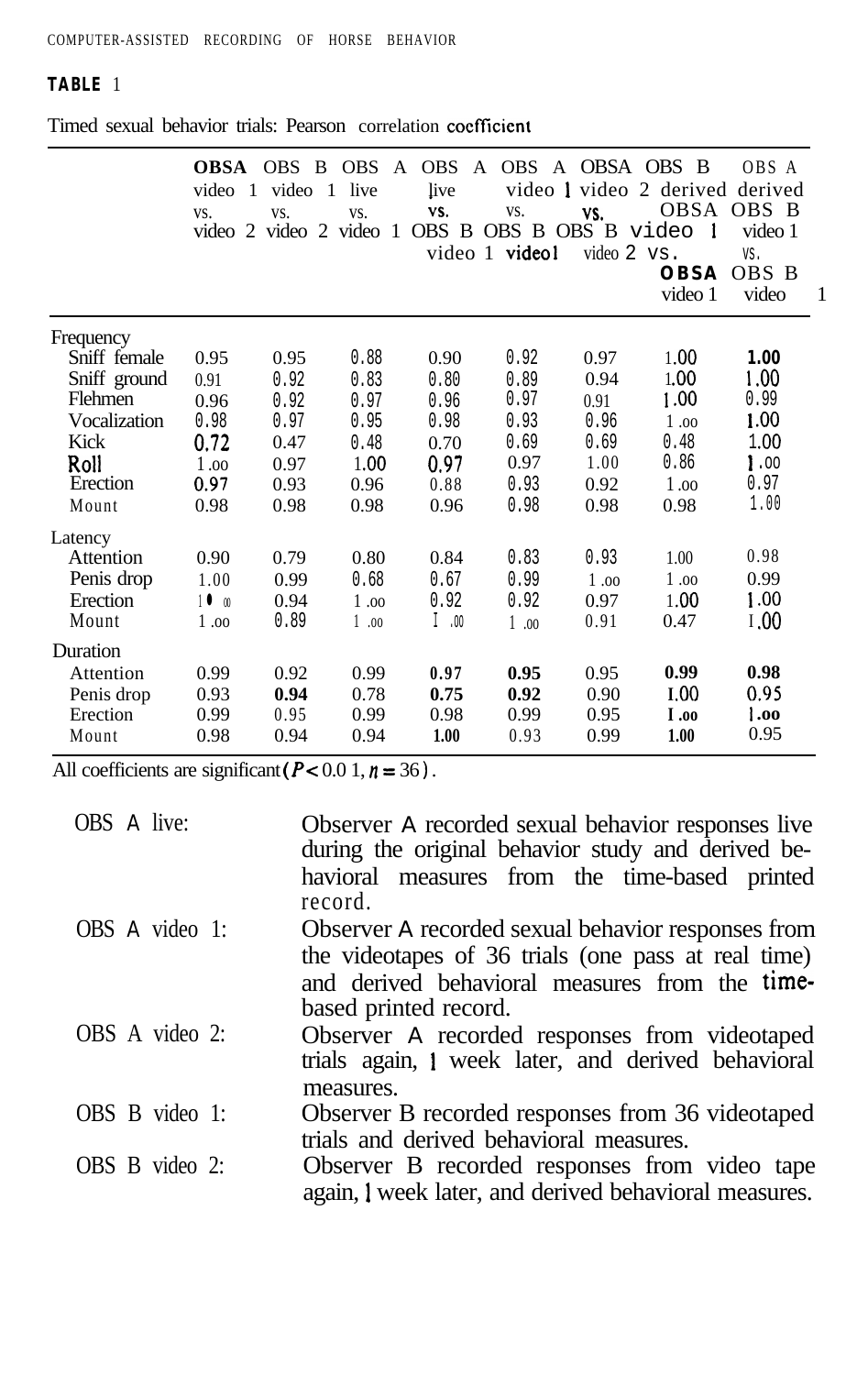OBS B derive OBS A OBS **A** derive OBS B: One observer derived behavioral measures **from the** other observer's first printed record from video- \* taped trials.

A microcomputer statistical analysis program (Statistix, NH Analytical Software, St. Paul, MN) was used to compute a Pearson product-moment correlation matrix (Pearson  $r$ ) for all data sets for each sexual behavioral measure. All  $r$  values were tested for significance with the Student's t-test  $(P<0.05)$ .

*Results*

Pearson correlation coefficients are shown in Table 1. These represent, for all behavioral measures derived, the meaningful comparisons of data sets. All correlation coefficients were statistically significant.

CONTINUOUS OBSERVATION OF BEHAVIOR IN A STALL

# *Animals, materials and methods*

Video recording is useful for obtaining data concerning activities of undisturbed animals. To assess inter-observer reliability of observations from video recordings, we randomly selected a set of eight 6-h video tapes from a series of studies of spontaneous erection and masturbation in stabled horses and ponies (McDonnell, 1990). The video tapes selected represented 13 animals filmed in the situations in which we routinely use video recording, including different subject types (pony, horse, stallion, or gelding), housing (tie stalls or box stalls), video recording arrangement ( 1, 2, or 3 animats in view), and time of day, In those studies, 24-h stall activities were video recorded using a low light rated ( 1-6 lx) wide angle lens which permitted continuous view of the subject. Supplemental stall lighting was used 24 h per day. Video tapes were scanned by a trained observer at  $20 \times$  real time to identify occurrence of each erection episode. These episodes were then viewed at real time for the duration of penis drop, Behavioral events were recorded using the event recorder described above. Behaviors recorded included erection, masturbation episodes, three types of penis movements, pelvic thrusts, occurrence of glans penis erection and flare, ejaculation, beginning and ending of sternal and lateral recumbency, activities preceding and following spontaneous erection, and apparent level of alertness during spontaneous erection and masturbation. Frequency, duration and latency behavioral measures were derived from the computer event recorder printed record. For the **present** study, a second observer independently viewed the video tapes, as well as recorded and derived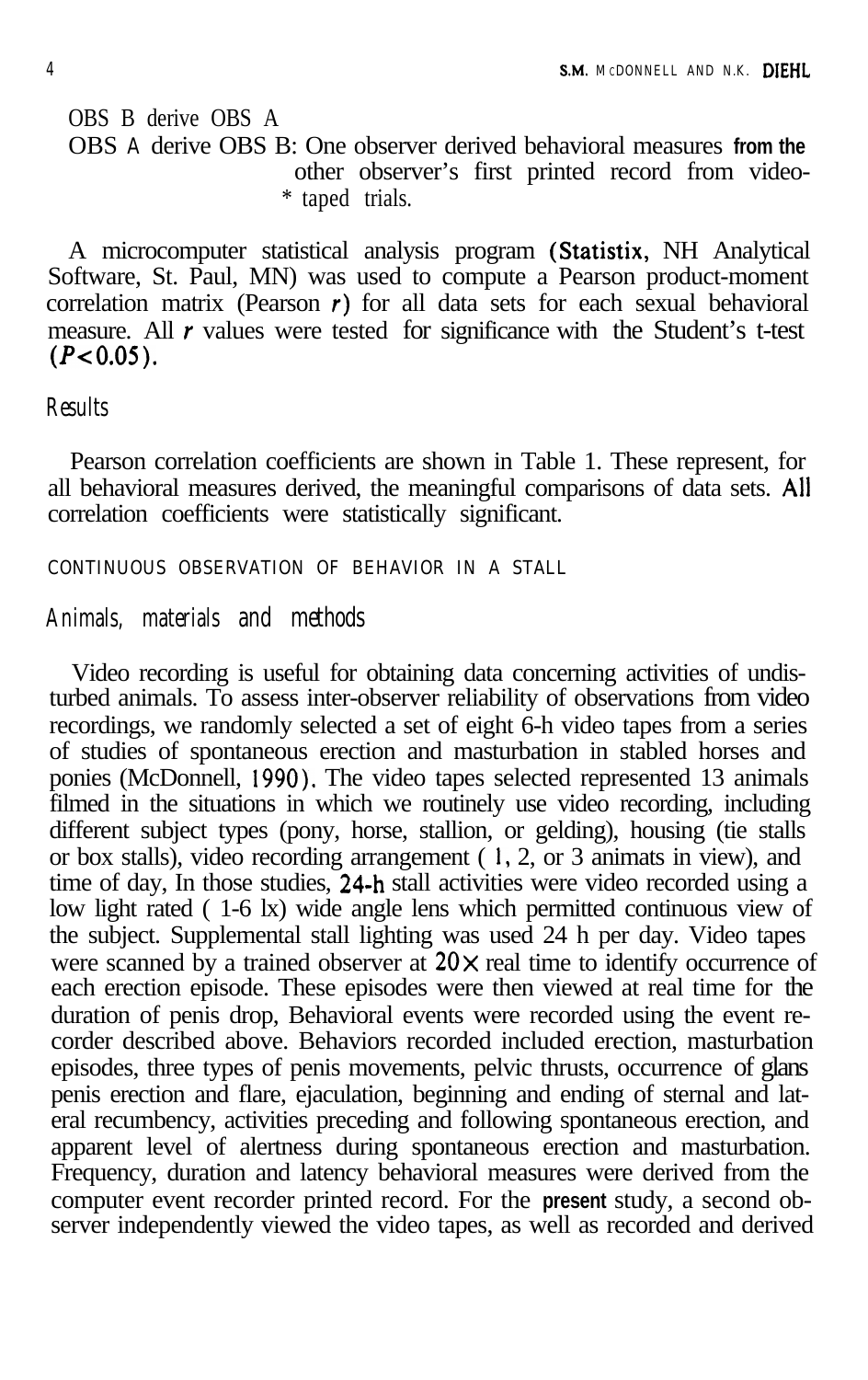the behavioral measures. Observers were blind to each other's results and to any treatments of the animals.

Pearson correlation and percentage agreement of data from the two observers were calculated for a representative subset of the behavioral measures listed above. Pearson correlation coefficients were calculated for total erection and masturbation frequencies and durations; erection and masturbation episode durations; penis movement and pelvic thrust frequencies per episode; and interval from last period of recumbency to erection for erections that occurred within 3 min of standing, A percentage agreement of the two observers on the occurrence of each specific erection, masturbation, penis flare, and period of recumbency per 6-h sample was calculated as:

Number detected by both OBS A and OBS B

Total detected: by OBS A only+ OBS B only+ by both OBS A and OBS B

Calculated in this manner, percentage agreement is a more conservative estimate of reliability than the traditional percentage agreement based on checksheet data where non-occurrence of an event is also recorded and included in the analysis (Martin and **Bateson**, 1986, pp. 86-97).

TABLE 2

Continuous observation of behavior in a stall

|                                                              |     |                   | No. |
|--------------------------------------------------------------|-----|-------------------|-----|
| A. Pearson correlation <b>coefficients</b> (OBS A vs. OBS B) |     |                   |     |
| Erection frequency per 6-h sample                            |     | 0.95              | 13  |
| Total erection duration per 6-h sample                       |     | 0.87              | 10  |
| Erection duration per episode                                |     | 0.62              | 39  |
| Masturbation frequency per 6-h sample                        |     | 0.94              | 13  |
| Total masturbation duration per 6-h sample                   |     | 0.90              | 13  |
| Masturbation duration per episode                            |     | 0.67              | 26  |
| Total number of penis movements per episode                  |     | 0.95              | 27  |
| Without belly contact                                        |     | 0.68              | 27  |
| With bounce against belly                                    |     | 0.89              | 27  |
| With press against belly                                     |     | 0.73              | 27  |
| Pelvic thrust frequency per episode                          |     | 1.00 <sup>°</sup> | 27  |
| Interval from recumbency to erection                         |     | 0.95              | 9   |
| B. Percentage agreement                                      |     |                   |     |
| Erection episode                                             | 77  |                   |     |
| Masturbation episode                                         | 67  |                   |     |
| Penis flare occurrence                                       | 61  |                   |     |
| Recumbency episode                                           | 100 |                   |     |

All coefficients are significant (PC 0.0 1 ).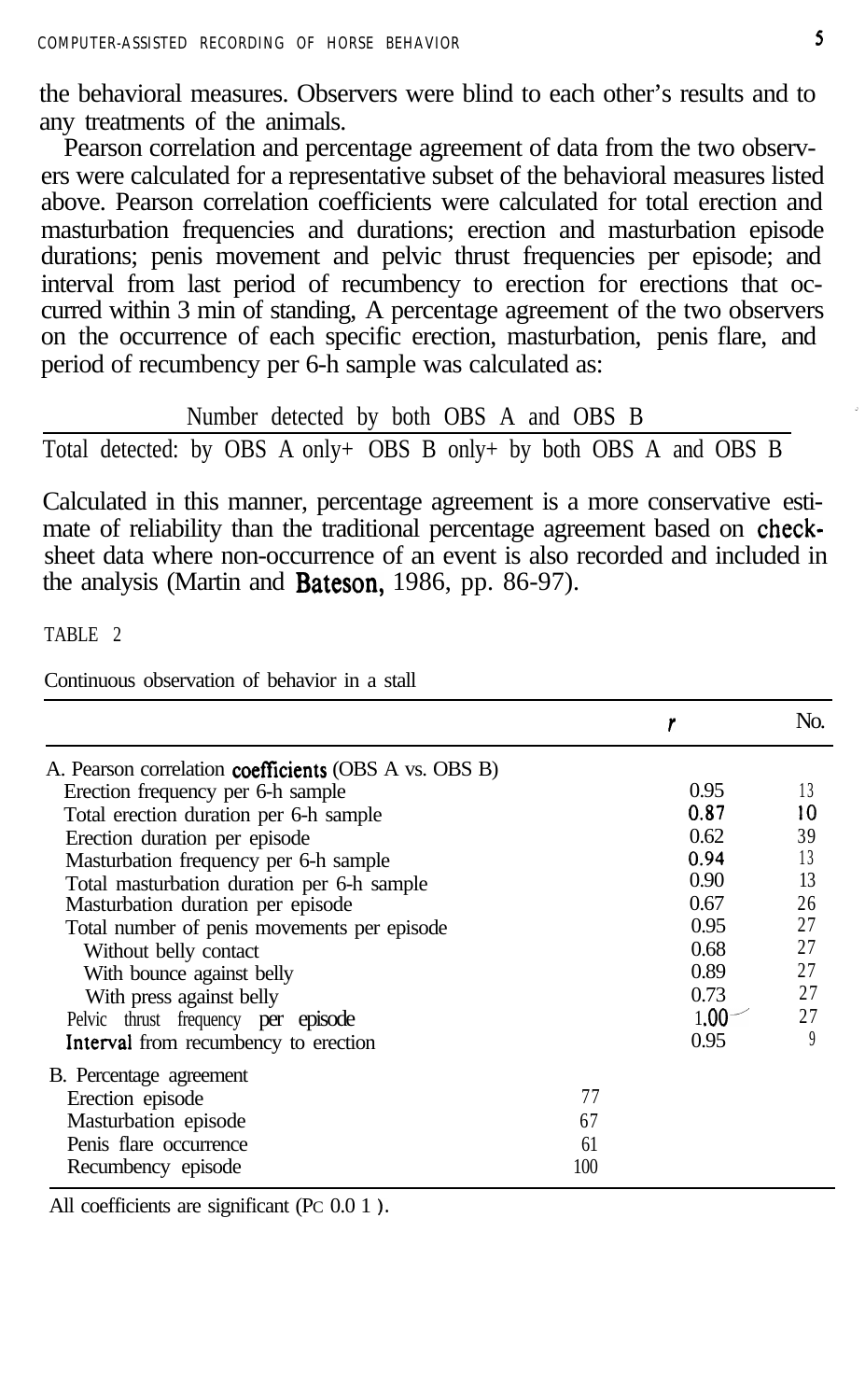# *Results*

Table 2 summarizes Pearson correlation and percentage agreement results. Reliability estimates were extremely high ( $r = 0.87 - 1.00$ ) for erection and masturbation frequencies, total erection and masturbation durations, total number of penis movements per episode, number of penis bounces per episode, frequency of pelvic thrusts per episode and interval from recumbency to erection. For erection and masturbation episode durations, as well as for the remaining two types of penis movements, reliability estimates were lower, but marginally acceptable  $(r=0.62-0.73)$ . Agreement of the two observers on specific events ranged from 6 1 to 100%.

# **DISCUSSION**

These results indicate high intra- and inter-observer reliability of behavioral data obtained using a hand-held computerized event recorder from live or videotaped behavior trials, as well as from videotaped behavior of animals in stalls. In the majority of our behavior studies, we measure relative differences among groups associated with treatment. Therefore, the Pearson correlation coefficient adequately estimates relative agreement between observers and across various types of observational situations. In some situations, as in our studies of stall behavior, the actual temporal pattern and association of specific events are also of interest, The percentage agreement procedure, as we conservatively applied it here, suggests lower agreement  $(61-7 1\%)$  on specific erection and masturbation events detected by rapid scanning of video tape. Closer examination of the data revealed that the greatest disagreement occurred when 3 animals were simultaneously in view on one video tape. On tapes with 1 or 2 animals in view, percentage agreement increased from 77 to 88% for erection occurrence, 67 to 8  $1\%$  for masturbation, and 6 | to 7 I % for penis flare. In general this would suggest that more than 2 animals in view on one tape should be avaided. However, in situations where this is unavoidable, multiple or slower scannings would no doubt improve results. The 100% agreement on occurrence of recumbency suggests very high reliability for conspicuous long-term behavioral events using the same rapid scanning method, even when  $3$  animals are in view on the same tape,

In the sexual behavior trials, we expected reliability estimates to be higher with discrete, easily viewed sexual behavior responses (e.g. mount ), than with the more inconspicuous responses or those more subject to an obstructed view on video tape (e.g. penis drop, specific types of penis movement) or to observer interpretation (e.g. attention to mare). However, no consistently lower correlation coefficients occurred within any cluster of responses. Kick frequency was one behavioral measure with lower correlation coefficients across all comparisons, possibly as a result of its overall low frequency of occurrence